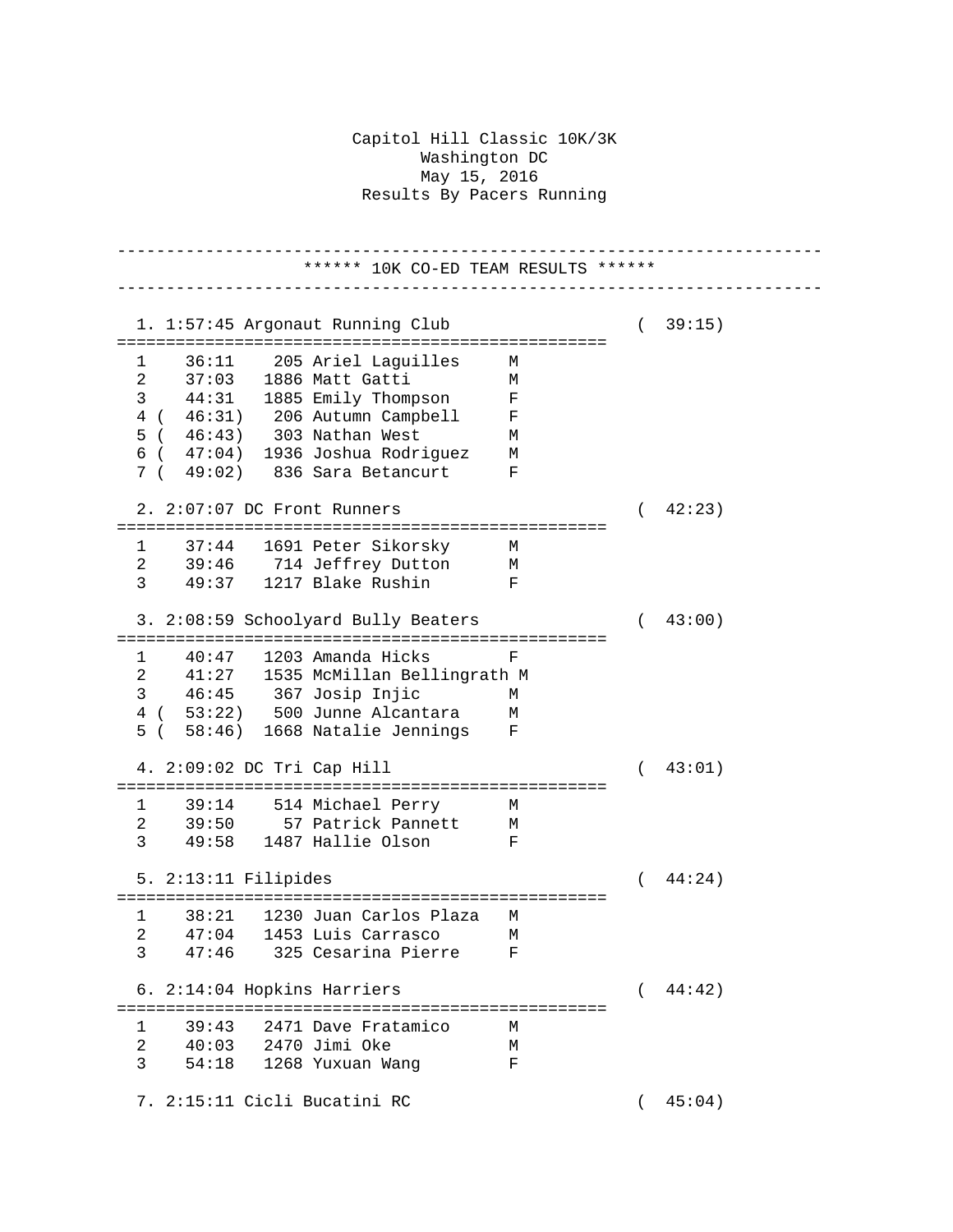================================================== 1 40:30 1910 Larry Grossman M 2 46:14 1909 Kevin Murphy M 3 48:27 1009 Emily Farrar Neill F 4 ( 52:52) 118 Sarah Cannon F  $5$  (  $55:43$ ) 1010 James Neill 6 ( 56:46) 679 Billy Valderrama M 8. 2:15:46 Latin ( 45:16) ================================================== 1 38:52 2286 Carl Hultgren M 2 46:37 2333 Lucien Anderson 3 50:17 2375 Catherine Flanagan F 9. 2:17:31 CFPB Running Club ( 45:51) ================================================== 1 40:55 2236 Ben Cady M<br>2 48:10 1090 Thomas Devlin M 2 48:10 1090 Thomas Devlin M 3 48:26 840 Janneke Ratcliffe F 4 ( 49:54) 2507 Keo Chea F 5 ( 52:11) 350 Katya Belyayeva M 6 (1:03:29) 1408 Yolanda McGill F 10. 2:18:24 Team METRO ( 46:08) ================================================== 1 38:26 1066 Chad Shearer M<br>2 44:56 1037 Allison Courtin F 2 44:56 1037 Allison Courtin F 3 55:02 1405 Amelia Shister F 4 ( 56:45) 1510 Evan Fontana M 5 ( 57:21) 1509 Catie Corbin F 6 (1:03:01) 1355 Emily Perkins F 11. 2:18:45 H Street Runners ( 46:15) ================================================== 1 44:32 1647 Adam Siple M 2 46:12 2543 Jared Kalow M 48:01 1486 Meryl Winslow 12. 2:18:52 District Running Collective ( 46:18) ================================================== 1 44:18 1350 Corey Redden M<br>2 44:49 19 Nverere Davidson M 2 44:49 19 Nyerere Davidson<br>3 49:45 20 Brittany Henderso 20 Brittany Henderson F 13. 2:21:15 Perkins Eastman DC ( 47:05) ================================================== 1 41:40 1868 Antonio Martin-Macho Sa M 2 48:13 1854 Bruno Carlin M 51:22 1858 Kerrie Frymire 14. 2:21:59 O-Runners ( 47:20) ================================================== 1 39:28 1212 Chris Rouland M 2 47:26 2547 Kyle Wang M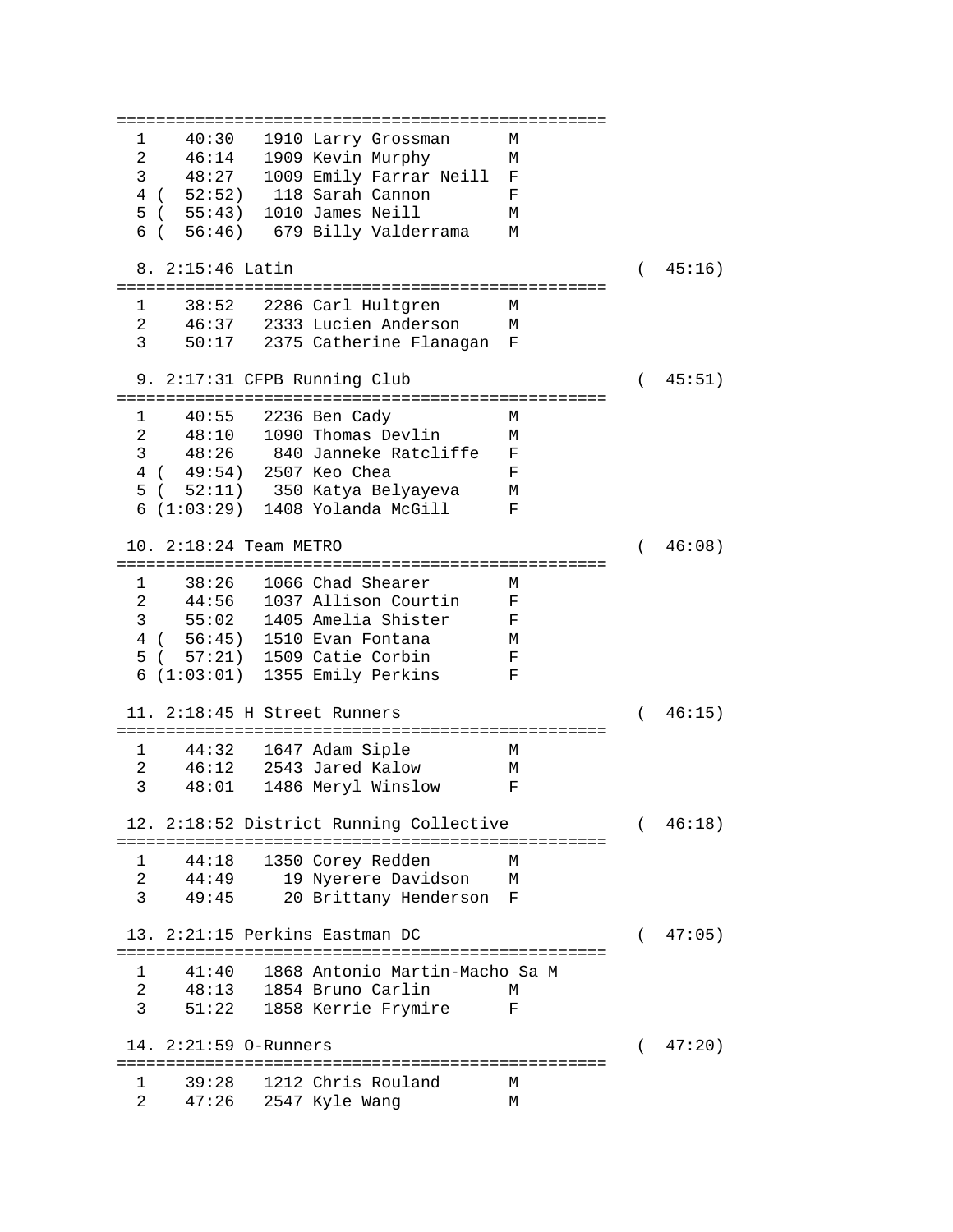3 55:05 373 Chelsea Weinberg F 15. 2:22:25 Team Tennessee Ave ( 47:29) ================================================== 1 44:56 161 Kenneth Lim M 2 48:43 474 Patrick Marquardt M 3 48:46 475 Jill Davis F 16. 2:23:13 NW Running Squad ( 47:45) ================================================== 1 42:31 246 Paul Singh M<br>2 45:04 244 Phil Hood M 2 45:04 244 Phil Hood M 3 55:38 245 Laura McDaniel F 17. 2:24:07 King of the Hill ( 48:03) ================================================== 1 41:30 943 Will Woodworth M 2 45:10 44 Patrick O'Neil M 3 57:27 424 Rebecca London F 4 (1:05:32) 30 Jo Stiles F 18. 2:24:28 Smickity Smack ( 48:10) ================================================== 1 39:34 779 Michael Russom M 2 45:03 2478 Jesse Anderson M 3 59:51 2272 Nicole Keane F 19. 2:24:53 Maury Elementary ( 48:18) ================================================== 1 46:06 959 Sean Dillon M 2 49:11 864 Scott Douglas M 3 49:36 692 Sarah Glaven F 4 ( 50:00) 406 Mark Jensen M 5 ( 50:02) 405 Marian Drake F 6 ( 50:41) 911 Rick Trimble M  $7$  (  $52:54$ )  $867$  Malcolm Douglas 20. 2:25:14 Cirque de Sore Legs ( 48:25) ================================================== 1 46:16 164 Mark Dickas M 2 49:25 639 Hibberd Kline M 3 49:33 166 Lara Kinne F 4 ( 58:14) 2199 Clifford Fonner M 5 ( 59:24) 649 Megan Weaver 6 (1:00:01) 1526 Rachel Murawski F 7 (1:01:12) 1313 Katie Tobin F 21. 2:26:23 Last Race Before Trump Deports Us ( 48:48) ================================================== 1 41:19 495 Haroon Ahmad M 2 46:58 2460 Hadi Anwar M 3 58:06 2468 Kellie Huynh F 22. 2:27:17 Progressive Ninjas ( 49:06)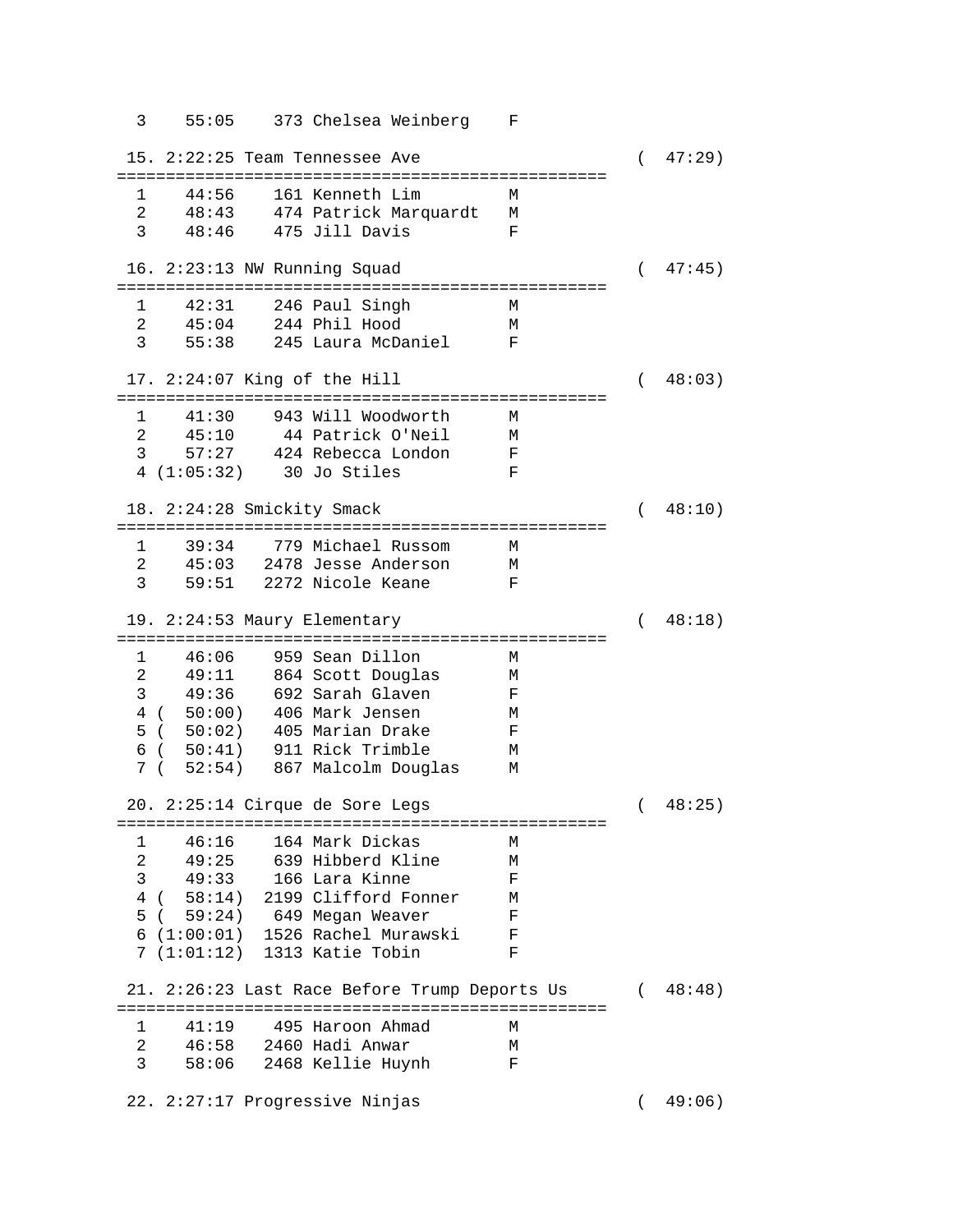================================================== 1 41:26 25 Shiva Polefka M 47:16 1447 Charles Posner 3 58:35 1108 Elizabeth Bartolomeo F 23. 2:27:22 The Young and the Breathless ( 49:08) ================================================== 1 41:59 242 Eric Nguyen M<br>2 48:40 141 Addar Weintraub F 2 48:40 141 Addar Weintraub 3 56:43 1537 Amanda Kane F 4 ( 58:41) 342 Kristin Bateman F 5 ( 59:54) 1302 Rakesh Kilaru 24. 2:27:54 EZ8DC ( 49:18) ================================================== 1 47:52 1260 Lee Ann Turner F<br>2 48:33 615 Kristen Thor F 2 48:33 615 Kristen Thor F 3 51:29 327 Ron Baker M 4 ( 52:42) 101 Hilary Chapman F<br>5 ( 55:40) 326 Karen Dalheim F 5 ( 55:40) 326 Karen Dalheim F 6 ( 56:13) 1851 Kate Langbein F 7 (1:01:26) 83 Danica Stanciu F 25. 2:32:48 C1Runners ( 50:56) ================================================== 1 47:18 1810 Patrick Clancy M<br>2 49:56 1811 Lily Amadeo F 49:56 1811 Lily Amadeo 3 55:34 986 Rebecca Schmidt F 4 ( 55:51) 1809 Rj Harrington M 26. 2:32:52 Old City CrossFit ( 50:58) ================================================== 1 48:00 252 Davin Coburn M<br>2 49:11 658 John Snook M 2 49:11 658 John Snook M 3 55:41 671 Lisa Mancino F 4 ( 56:10) 1641 Ken Eisner M<br>5 ( 59:13) 1416 Jen Jacobs F 5 ( 59:13) 1416 Jen Jacobs F 6 (1:06:26) 113 Megan Sweitzer F 7 (1:09:04) 114 David Terkanian M 27. 2:33:27 Lesoooootho ( 51:09) ================================================== 49:34 2283 Meena Srivastava F<br>49:52 202 Lindy Fenlason F 2 49:52 202 Lindy Fenlason F 3 54:01 1120 Simon Davies<br>4 ( 55:33) 38 Kimberly Keetor 4 ( 55:33) 38 Kimberly Keeton F 5 ( 57:19) 773 Matthew Morley M 6 (1:09:43) 68 Sriya Anbil F 7 (1:10:46) 201 Chloe Turner F 28. 2:33:44 Two Hour Delay (Central Office Opens on ( 51:15) ================================================== 1 50:01 276 Alex Caple M 2 50:47 306 Andrew Katz-Moses M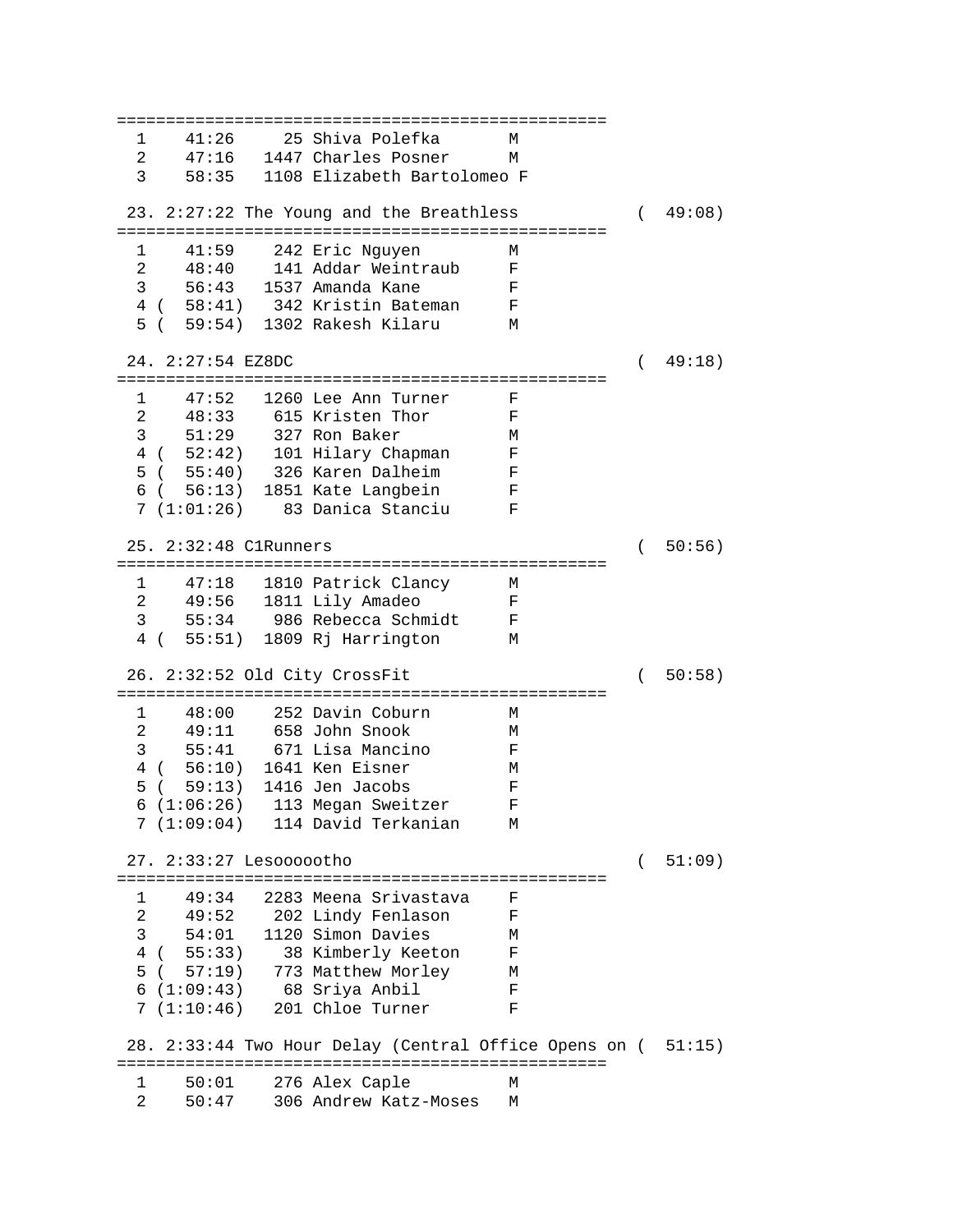3 52:56 307 Anne Meyer F 4 ( 56:38) 2149 Zaneta Graves F 5 (1:05:45) 275 Teresa Biagioni F 29. 2:34:43 Running Otts! ( 51:35) ================================================== 1 47:40 1656 James Geoghegan M 2 50:48 1713 Erin Melo F 3 56:15 2394 John Sciuto 4 (1:04:16) 2395 Riva Litman F 30. 2:35:29 Big Board Runners ( 51:50) ================================================== 1 42:09 747 Matthew Rose M 2 55:27 2279 Nicholas Ettema M 3 57:53 783 Jennifer Kelly F 4 ( 59:07) 2280 Kate Brogan F 31. 2:37:26 Team Totalsweat + Babies ( 52:29) ================================================== 49:21 109 Emily Cahill F 2 53:55 1324 Haley Woodward F 3 54:10 108 Ryan Cahill M 4 ( 56:58) 1326 Greg Woodward M 5 ( 59:00) 428 Elizabeth Packnett F 6 (1:02:57) 1465 Becca Ryan F 7 (1:02:57) 1466 Ben Ryan M 32. 2:40:40 EYP / ( 53:34) ================================================== 1 50:46 1367 Jose Leo Arango M 2 54:54 1281 Breanna Hermesch F 3 55:00 835 Brent Castro 4 ( 57:45) 1470 Rebekah Dunbar F 33. 2:41:18 GCC Free Runners ( 53:46) ================================================== 1 47:54 2018 Frederick Boyd, Jr. M 2 55:46 718 Upile Chikwembani M<br>3 57:38 752 Itunuoluwa Alao F 3 57:38 752 Itunuoluwa Alao F 4 ( 57:57) 784 Michael Benjamin M 5 (1:02:53) 853 Cheo Scott M 6 (1:03:41) 2063 Shakirah Hill F 7 (1:12:21) 703 Larcus Pickett F 34. 2:47:37 Keller Williams Capital Properties ( 55:53) ================================================== 1 45:50 917 Joel Nelson 2 53:05 1149 Bernardo D M 3 1:08:42 1477 Kymber Lovett-Menkiti F 35. 2:50:28 Team Savercool ( 56:50) ================================================== 1 51:11 894 Mark Savercool M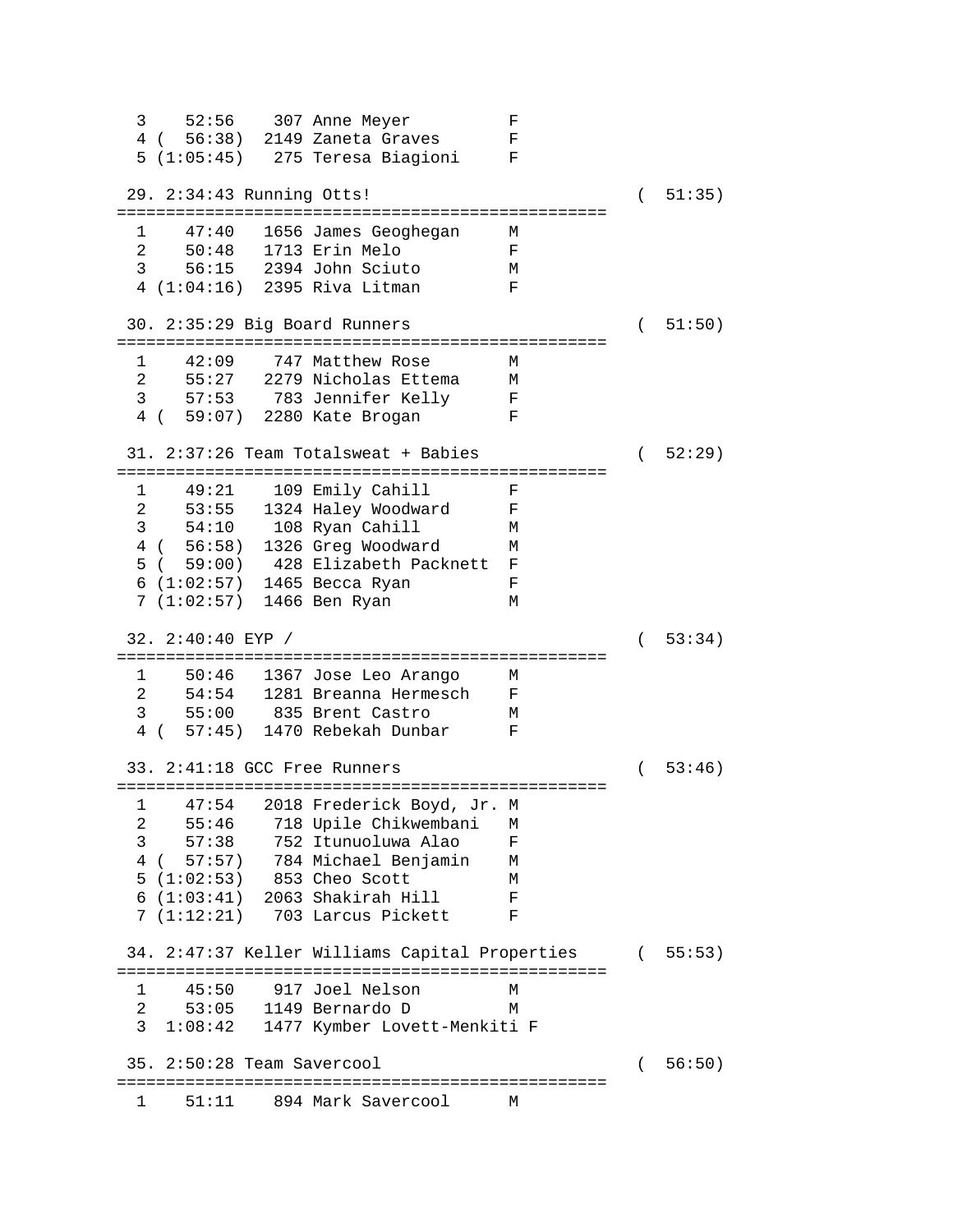2 59:38 892 Meghan Savercool F 3 59:39 971 Drew Dziedzic M 4 (1:00:28) 895 Keith Geimer M 5 (1:10:14) 893 Kristin Savercool F 36. 2:51:56 BIDA Reloaded 2 ( 57:19) ================================================== 1 52:44 2179 Carlos Leon M 54:09 2181 German Galindo 3 1:05:03 2178 Federica Volpe F 4 (1:13:27) 2180 Maria Violet Bertolini F 37. 2:53:50 Starting Over ( 57:57) ================================================== 1 53:44 462 Tomas Bermudez M 2 59:23 1420 Christine Lee F 3 1:00:43 1923 Sandra Darville F 4 (1:12:11) 643 Carlos Roa 38. 2:53:51 Goings ( 57:57) ================================================== 1 53:14 1461 Joe Goings M 2 56:29 1476 Marin Goings F 3 1:04:08 1460 Richard Talbot M<br>4 (1:08:37) 1462 Ronald Goings M  $4$   $(1:08:37)$   $1462$  Ronald Goings 39. 2:55:28 Brent Bears ( 58:30) ================================================== 1 57:03 2229 Meaghan Chada F 2 59:01 441 Emma Muedeking F 3 59:24 2197 Ivan Frishberg M 40. 2:56:10 Capitol Hill Chorale ( 58:44) ================================================== 1 55:43 383 Brendan Kelly M 2 1:00:13 501 Melissa Chow F 3 1:00:14 460 Carl Ford M 4 (1:07:52) 502 Dave Gustafson M 5 (1:16:54) 2281 Dina Michels F 41. 2:57:19 Mann Uppers ( 59:07) ================================================== 1 57:25 1278 Donovan Tyson M 2 59:57 684 Ambler Cusick M 3 59:57 2544 Arianne Wessal F 4 (1:00:02) 1079 James Rubin M 5 (1:01:09) 1211 Paul Kollmer-Dorsey M 6 (1:02:15) 1473 Shanna Edwards F 7 (1:06:33) 782 Michael Lehker M 42. 3:00:59 Mafia Brasileira (1:00:20) ================================================== 1 51:05 930 Evan Fakhreddine M 2 51:05 935 Adriano Alves De Lima M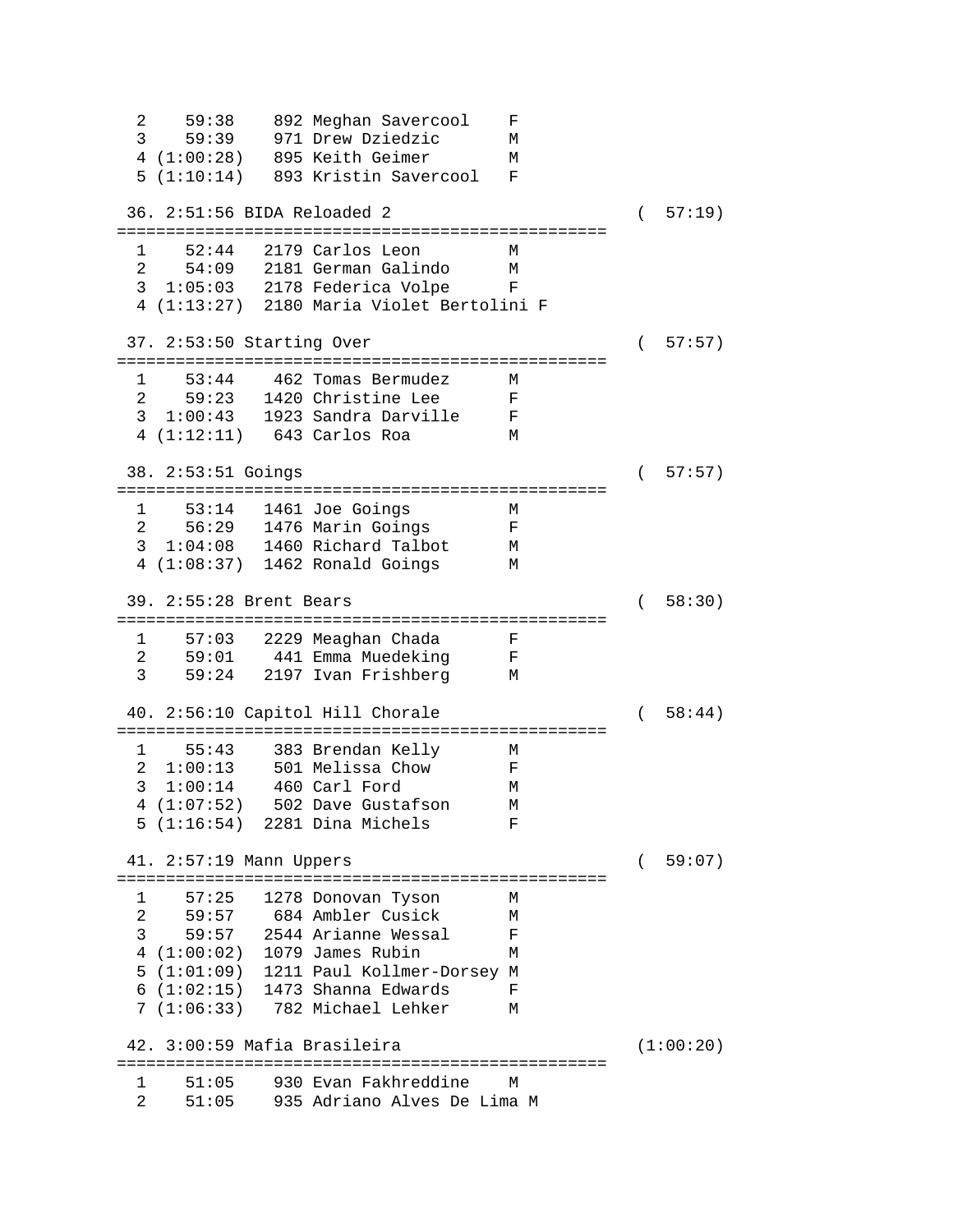3 1:18:49 933 Samantha Ladeira F 4 (1:23:38) 932 Rita Ladeira F 5 (1:23:39) 937 Renata David F<br>6 (1:45:18) 931 Cerdan Ladeira M 6 (1:45:18) 931 Cerdan Ladeira M 7 (1:45:19) 929 Raisa Ungaro F 43. 3:01:25 SHMS Teachers (1:00:29) ================================================== 1 58:59 103 Edward Selian M 2 59:00 102 Kaylyn Wernitznig F 3 1:03:26 969 Michael Smith M 4 (1:03:56) 970 Molly Smith F<br>5 (1:18:37) 272 Lalita Desouza F 5 (1:18:37) 272 Lalita Desouza F 44. 3:01:36 AVB Mid-Atlantic (1:00:32) ================================================== 1 57:32 112 Tim Joseph M 2 1:01:09 1157 Lauren Waldenburg F 3 1:02:55 2346 Sean Callahan M 45. 3:02:13 Capitol Hill Cluster School (1:00:45) ================================================== 1 54:59 1693 Dave Salovesh M 2 1:03:37 382 Karen Wilson Roman F 3 1:03:37 666 Edgar Roman M 4 (1:22:47) 2144 Alexandra Chichester F 46. 3:03:12 Kids & Co (1:01:04) ================================================== 1 56:46 592 Lindsay Gorman F 2 1:03:13 793 Scott Martyna M 3 1:03:13 795 Kevin Shopland M 47. 3:07:59 Gym Class Heroes of the Hill (1:02:40) ================================================== 1 53:45 274 Suribabu Thummala M 2 1:07:07 2299 Patrick Labbe 3 1:07:07 2298 Erin Blakeslee F 48. 3:11:36 The 14ers (1:03:52) ================================================== 1 58:17 61 Katelyn Pontore F 45 Nicole Chan 3 1:08:38 47 Adam Lowenstein M 49. 3:18:56 Team Everest (1:06:19) ================================================== 1 56:36 1139 Utpal Misra M 2 1:11:10 1344 Paras Karki M 3 1:11:10 1154 Srijana Silwal F 4 (1:11:10) 1153 Ani Silwal M<br>5 (1:11:12) 1113 Dipti Thapa F 5 (1:11:12) 1113 Dipti Thapa F 50. 3:22:30 Downtown Brown (1:07:30)